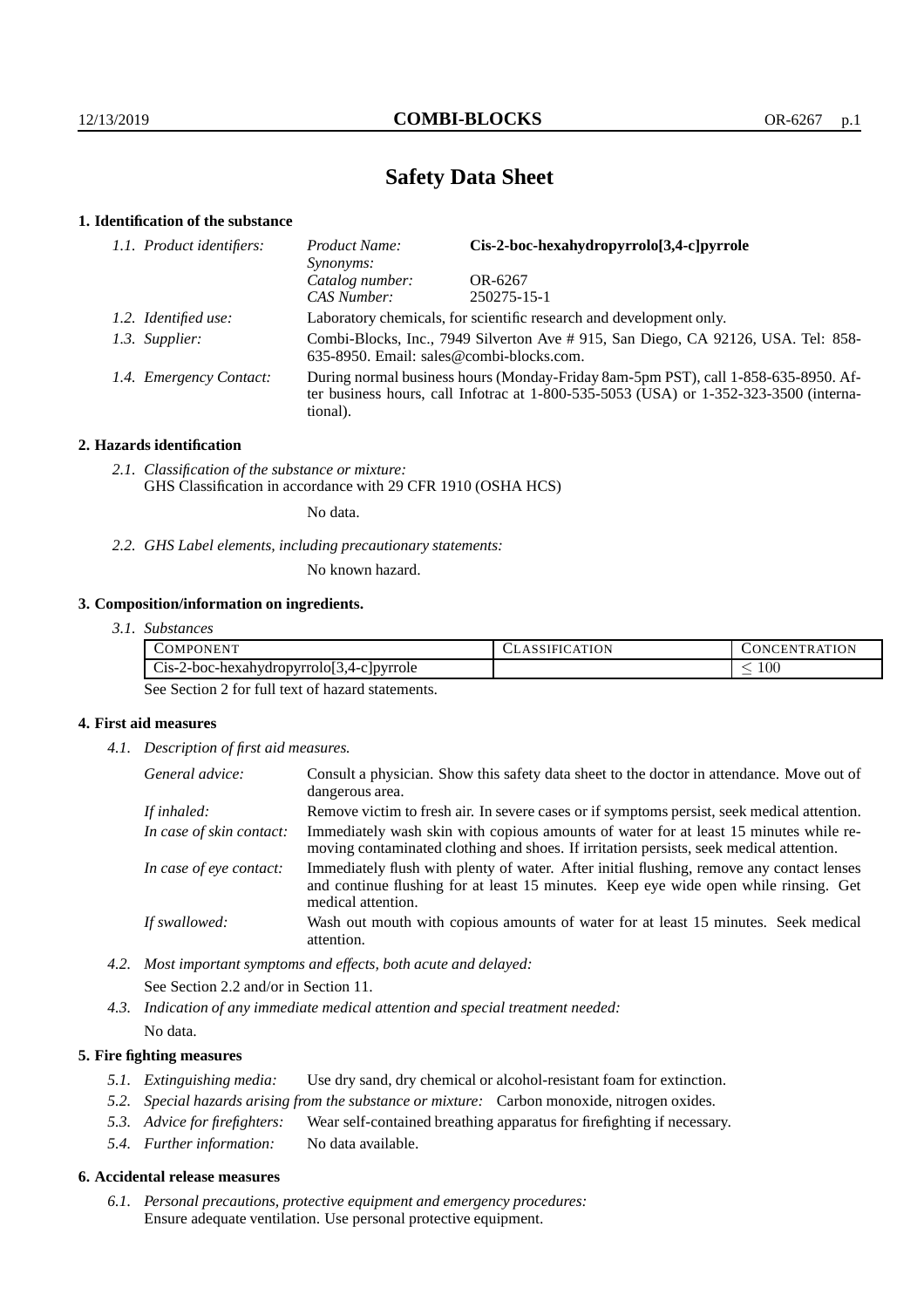| 6.2. Environmental precautions:                                                                                                                                                                                                                            |                                                                                                                                                                                                                                                                    |  |  |  |
|------------------------------------------------------------------------------------------------------------------------------------------------------------------------------------------------------------------------------------------------------------|--------------------------------------------------------------------------------------------------------------------------------------------------------------------------------------------------------------------------------------------------------------------|--|--|--|
|                                                                                                                                                                                                                                                            | Should not be released into the environment. See Section 12 for additional ecological information.                                                                                                                                                                 |  |  |  |
|                                                                                                                                                                                                                                                            | 6.3. Methods and materials for containment and cleaning up:                                                                                                                                                                                                        |  |  |  |
| Sweep up or vacuum up spillage and collect in suitable container for disposal.                                                                                                                                                                             |                                                                                                                                                                                                                                                                    |  |  |  |
| 6.4. Reference to other sections:                                                                                                                                                                                                                          |                                                                                                                                                                                                                                                                    |  |  |  |
| Refer to protective measures listed in Sections 8 and 13.                                                                                                                                                                                                  |                                                                                                                                                                                                                                                                    |  |  |  |
| 7. Handling and storage                                                                                                                                                                                                                                    |                                                                                                                                                                                                                                                                    |  |  |  |
|                                                                                                                                                                                                                                                            | 7.1. Precautions for safe handling: Avoid contact with skin and eyes. Avoid inhalation of vapour or mist. Keep away<br>from sources of ignition - No smoking. Take measures to prevent the build up of electro-<br>static charge. For precautions see section 2.2. |  |  |  |
| 7.2. Conditions for safe storage, including any incompatibilities: Store refrigerated. Keep container tightly closed in<br>a dry and well-ventilated place. Containers which are opened must be carefully resealed<br>and kept upright to prevent leakage. |                                                                                                                                                                                                                                                                    |  |  |  |
| 7.3. Specific end use(s):                                                                                                                                                                                                                                  | Laboratory chemicals, for scientific research and development only.                                                                                                                                                                                                |  |  |  |
| 8. Exposure Controls / Personal protection                                                                                                                                                                                                                 |                                                                                                                                                                                                                                                                    |  |  |  |
| 8.1. Control parameters:                                                                                                                                                                                                                                   |                                                                                                                                                                                                                                                                    |  |  |  |
|                                                                                                                                                                                                                                                            | Components with workplace control parameters: Contains no substances with occupational exposure limit values.                                                                                                                                                      |  |  |  |
| 8.2. Exposure controls:                                                                                                                                                                                                                                    |                                                                                                                                                                                                                                                                    |  |  |  |
| Appropriate engineering controls: Ensure that eyewash stations and safety showers are close to the workstation<br>location. Ensure adequate ventilation, especially in confined areas.                                                                     |                                                                                                                                                                                                                                                                    |  |  |  |
| Personal protective equipment:                                                                                                                                                                                                                             |                                                                                                                                                                                                                                                                    |  |  |  |
| Eye/face protection:                                                                                                                                                                                                                                       | Wear appropriate protective eyeglasses or chemical safety goggles as described by OSHA's<br>eye and face protection regulations in 29 CFR 1910.133 or European Standard EN166.                                                                                     |  |  |  |
| Skin protection:                                                                                                                                                                                                                                           | Handle with gloves. Gloves must be inspected prior to use. Use proper glove removal<br>technique (without touching glove's outer surface) to avoid skin contact with this product                                                                                  |  |  |  |

| Eye/face protection:               | Wear appropriate protective eyeglasses or chemical safety goggles as described by OSHA's<br>eye and face protection regulations in 29 CFR 1910.133 or European Standard EN166.                                                                                                                                         |  |  |
|------------------------------------|------------------------------------------------------------------------------------------------------------------------------------------------------------------------------------------------------------------------------------------------------------------------------------------------------------------------|--|--|
| Skin protection:                   | Handle with gloves. Gloves must be inspected prior to use. Use proper glove removal<br>technique (without touching glove's outer surface) to avoid skin contact with this product.<br>Dispose of contaminated gloves after use in accordance with applicable laws and good<br>laboratory practices. Wash and dry hands |  |  |
| <b>Body Protection:</b>            | Complete suit protecting against chemicals, Flame retardant antistatic protective clothing.<br>The type of protective equipment must be selected according to the concentration and<br>amount of the dangerous substance at the specific workplace.                                                                    |  |  |
| Respiratory protection:            |                                                                                                                                                                                                                                                                                                                        |  |  |
| Control of environmental exposure: | Prevent further leakage or spillage if safe to do so. Do not let product enter<br>drains.                                                                                                                                                                                                                              |  |  |

# **9. Physical and chemical properties**

*9.1. Information on basic physical and chemical properties*

| (a)                | Appearance:                                   | Solid               |
|--------------------|-----------------------------------------------|---------------------|
| (b)                | Odour:                                        | No data             |
| (c)                | Odour Threshold:                              | No data             |
| (d)                | pH:                                           | No data             |
| (e)                | Melting point/freezing point:                 | $30 - 60^{\circ}$ C |
| (f)                | Initial boiling point and boiling range:      | No data             |
| (g)                | Flash point:                                  | No data             |
| (h)                | Evaporatoin rate:                             | No data             |
| (i)                | Flammability (solid, gas):                    | No data             |
| (j)                | Upper/lower flammability or explosive limits: | No data             |
| (k)                | Vapour pressure:                              | No data             |
| (1)                | Vapour density:                               | No data             |
| (m)                | Relative density:                             | No data             |
| (n)                | Water solubility:                             | No data             |
| $\left( 0 \right)$ | Partition coefficient: n-octanol/water:       | No data             |
| (p)                | Auto-ignition:                                | No data             |
| (q)                | Decomposition temperature:                    | No data             |
| (r)                | Viscosity:                                    | No data             |
| (s)                | Explosive properties:                         | No data             |
| (t)                | Oxidizing properties:                         | No data             |
|                    |                                               |                     |